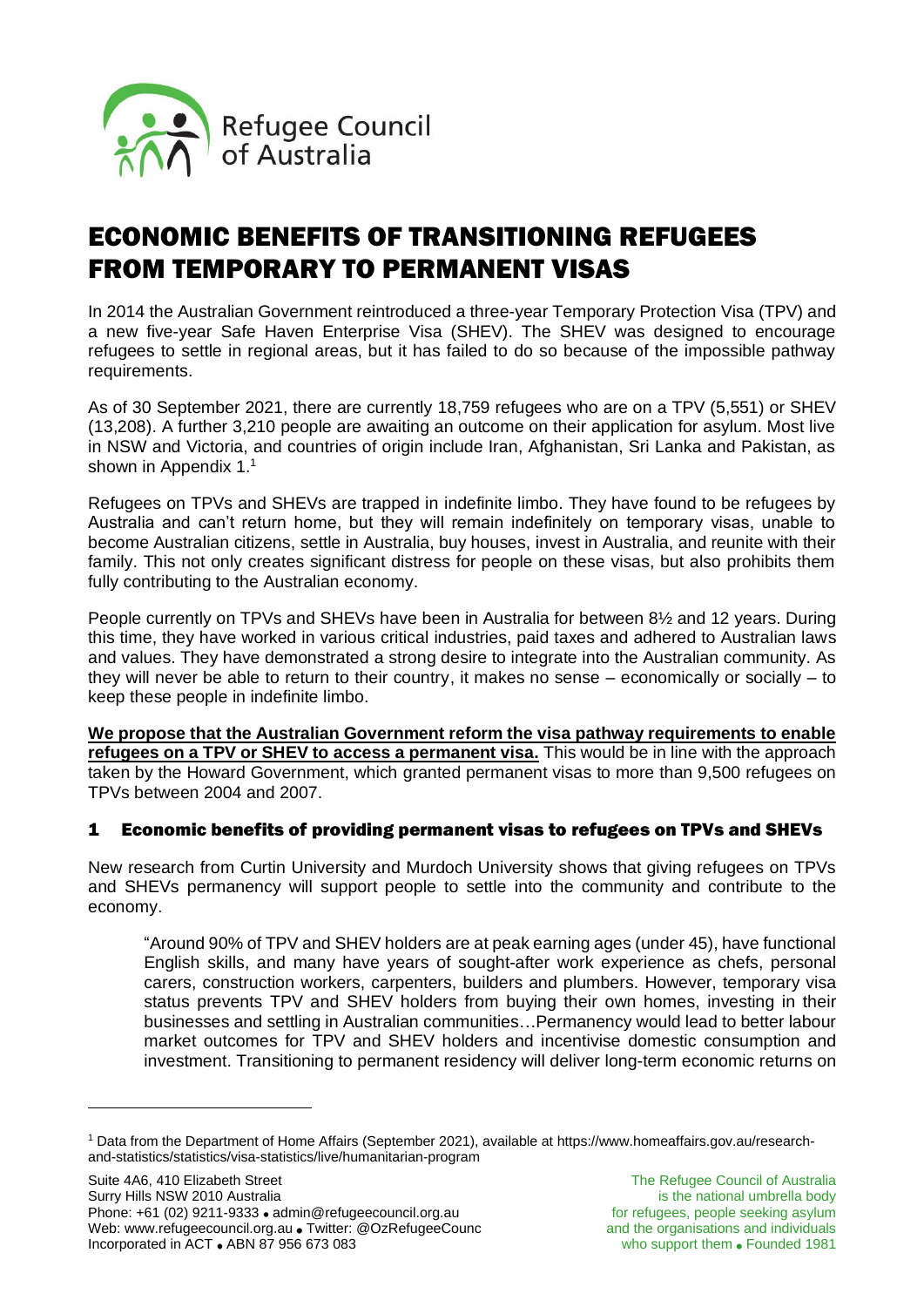investment by enabling migrants to upgrade their skills, sustain and grow their own businesses, employ other workers, and integrate into their local communities… Transitioning to permanent residency will deliver long-term economic returns on investment by enabling migrants to upgrade their skills, sustain and grow their own businesses, employ other workers, and integrate into their local communities."<sup>2</sup>

The permanent settlement of SHEV and TPV holders currently living in Australia is likely to generate around \$6.75 billion for the Australian economy over a five-year period.<sup>3</sup> In addition, allowing SHEV and TPV holders to remain in Australia is also likely to increase total employment in Australia with around 57,233 FTE positions added to the Australian economy over a five-year period.<sup>4</sup> Bringing additional family members will further increase these economic benefits, as demand for goods and services increase.

### 2 Pathway recommendation

In line with recommendations from Curtin University and Murdoch University,<sup>5</sup> we recommend that the Australian Government allow TPV and SHEV holders to access a simplified residency pathway.

- This can be done by amending the existing Skilled Independent (Subclass 189) visa to create a stream for TPV and SHEV holders who have demonstrated a commitment and contribution to the Australian economy and society, so they can live and work in Australia permanently. An amendment has already been made to the Subclass 189 visa to meet the requirements of New Zealand citizens and from March 2022 this will be extended to Hong Kong and British National Overseas passport holders with four years' residency in Australia.
- A TPV/SHEV stream would permit individuals to apply for permanent residence if they have worked and/or studied full-time in Australia without receiving the Centrelink Special Benefit payment for at least three years in the five years immediately before applying for the visa.
- Exemptions should exist for SHEV and TPV holders who are unable to meet this requirement due to reasons including but not limited to:
	- o Inability to work due to COVID-19 pandemic;
	- o Physical or mental health issues;
	- o Caring responsibilities; and/or
	- o Family violence.

This would enable SHEV and TPV holders to contribute to Australia's population agenda: improving our quality of life, supporting economic growth, ensuring sustainable urban and regional growth, and encouraging community cohesion.

### 3 Lack of family reunion for refugees on TPVs and SHEVs

People on TPVs and SHEVs have no ability to sponsor family members. Only one small possibility for refugees on a SHEV to be able to sponsor their family is to jump through numerous visa requirements, and ultimately, gain citizenship. At the very least, these steps will take 10 years, and more likely at least 15 years. This assumes that someone is able to apply for these subsequent visas, which have very restrictive skills, education and English criteria. It also requires significant funds to afford the application fees for these visas. As such, for nearly all refugees on TPVs and SHEVs, it is practically impossible for them to be reunited with their loved ones. Many family members are trapped in war zones and facing ongoing persecution.

<sup>2</sup> John van Kooy (Sepember 2021), *Supporting economic growth in uncertain times: Permanent pathways for Temporary Protection visa and Safe Haven Enterprise visa holders,* [https://apo.org.au/node/314128.](https://apo.org.au/node/314128)

<sup>3</sup> Based on modelling from Deloitte Access Economics and Oxfam International. See [https://www.oxfam.org.au/wp](https://www.oxfam.org.au/wp-content/uploads/2019/08/2019-AC-012-Families-Together_report_FA2-_WEB.pdf)[content/uploads/2019/08/2019-AC-012-Families-Together\\_report\\_FA2-\\_WEB.pdf](https://www.oxfam.org.au/wp-content/uploads/2019/08/2019-AC-012-Families-Together_report_FA2-_WEB.pdf) 4 Ibid.

<sup>5</sup> John van Kooy (Sepember 2021), *Supporting economic growth in uncertain times: Permanent pathways for Temporary Protection visa and Safe Haven Enterprise visa holders,* [https://apo.org.au/node/314128.](https://apo.org.au/node/314128)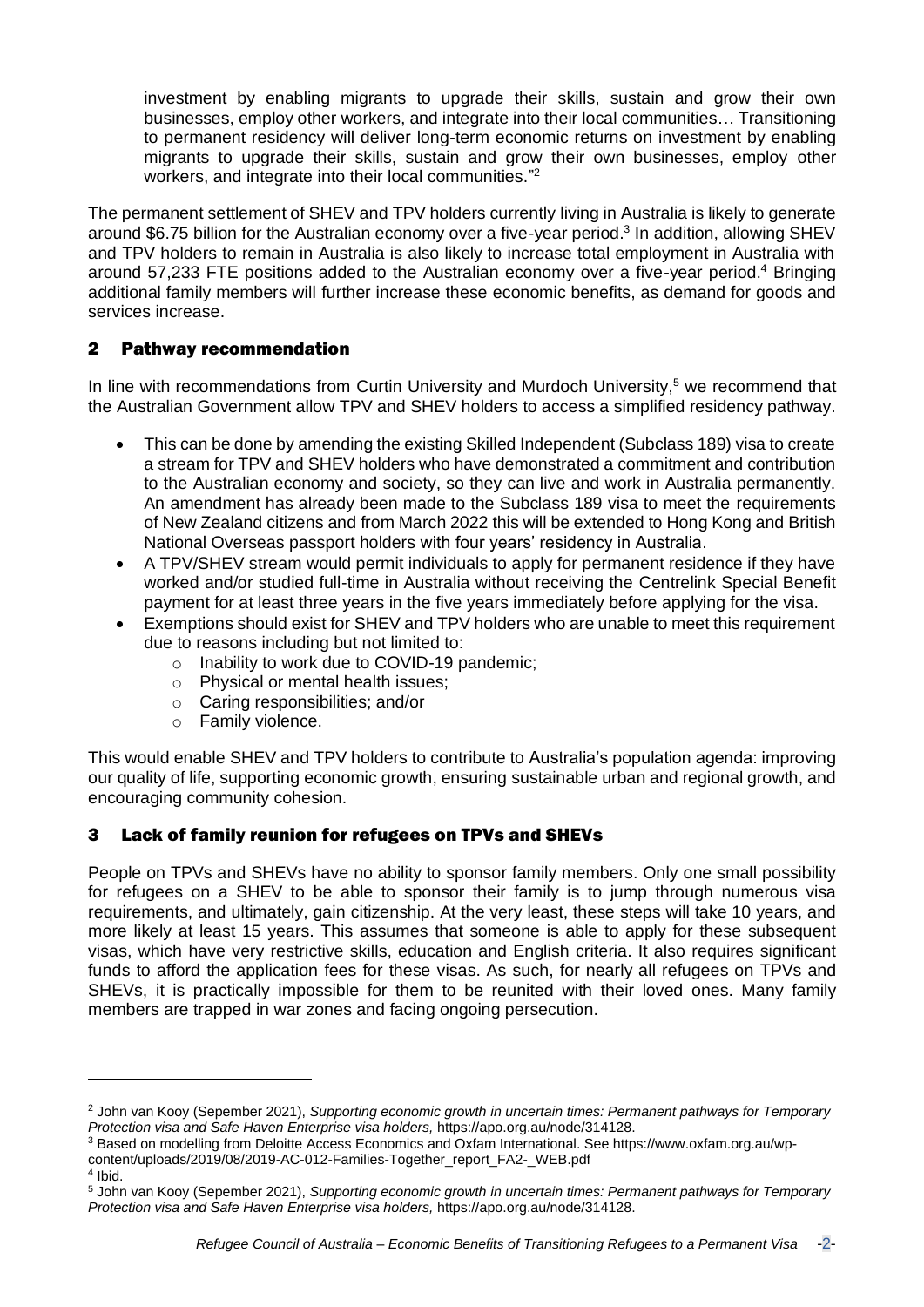As refugees on TPVs and SHEVs are unable to reunite with their family, they need to send significant remittances to their families living overseas, which constitutes a significant financial loss to the Australian economy.<sup>6</sup>

### 4 Savings from simplifying visa assessment process

Currently, the Department of Home Affairs is required to reassess TPV and SHEV applications every three or five years, and conduct a new refugee status determination. This is a significant drain on resources, and has created significant backlog for the Department. By transitioning refugees on TPVs and SHEVs to a permanent visa, the Department will save approximately \$300 million.<sup>7</sup>

There are still 3,210 temporary protection applications that have not yet been finalised. These are all applications from people who arrived in Australia in 2012 or 2013, and all of them applied for temporary protection before October 2017. This means that people have been waiting a minimum of four years and upwards of nine years for a three or five year visa. The administrative burden on the taxpayer and Government is troubling.

## 5 Will they take Australian jobs?

Our proposal is for people who are already living in Australia and are likely to remain in Australia forever (despite being on a temporary visa). They are already contributing to our economy. Further, research based on data from Deloitte Access Economics shows that migrants and refugees increase Australia's Gross Domestic Product (GDP) and create, rather than take away, jobs.

#### 6 Will this reward people for arriving without a visa by boat, and will it encourage more arrivals?

Our proposal does not encourage more people to come by boat, nor does it undermine the Government's policy of Operation Sovereign Borders. Operation Sovereign Borders still remains in force and, under this policy, any boat arrival will be turned back at sea or detained offshore. As these measures remain in place, there is nothing for people smugglers to 'sell' to refugees. This proposal only affects those who are already in Australia. When the SHEV policy was introduced in 2014, the prospect of refugees on SHEVs achieving permanent visas after a qualifying period was deemed not to be a pull-factor, and our proposal does not change this.

### 7 Are these people law-abiding residents?

Our proposed policy is for people who have been recognised as refugees by the Australian Government. They have already been in Australia for at least 8½ years. During this time, they have been law abiding residents and upheld their obligations as per their visas (which includes abiding by a code of conduct and not breaking the law).

<sup>&</sup>lt;sup>6</sup> Ibid.

<sup>7</sup> Ibid.